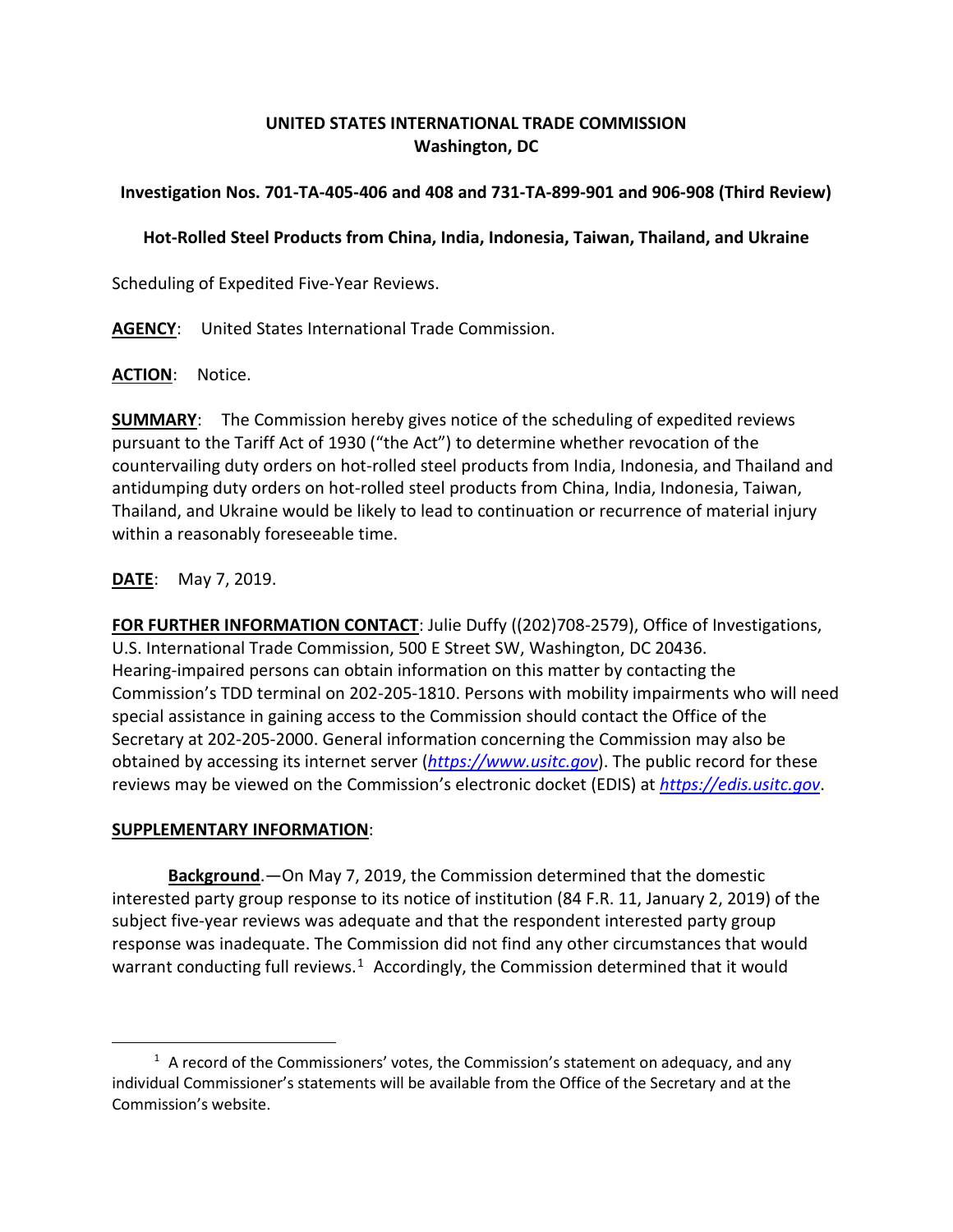conduct expedited reviews pursuant to section  $751(c)(3)$  of the Tariff Act of 1930 (19 U.S.C. 1675(c)(3)). [2](#page-1-0)

For further information concerning the conduct of these reviews and rules of general application, consult the Commission's Rules of Practice and Procedure, part 201, subparts A and B (19 CFR part 201), and part 207, subparts A, D, E, and F (19 CFR part 207).

**Staff report**.--A staff report containing information concerning the subject matter of the reviews will be placed in the nonpublic record on July 2, 2019, and made available to persons on the Administrative Protective Order service list for these reviews. A public version will be issued thereafter, pursuant to section 207.62(d)(4) of the Commission's rules.

**Written submissions**.--As provided in section 207.62(d) of the Commission's rules, interested parties that are parties to the reviews and that have provided individually adequate responses to the notice of institution, $3$  and any party other than an interested party to the reviews may file written comments with the Secretary on what determination the Commission should reach in the reviews. Comments are due on or before July 11, 2019 and may not contain new factual information. Any person that is neither a party to the five-year reviews nor an interested party may submit a brief written statement (which shall not contain any new factual information) pertinent to the reviews by July 11, 2019. However, should the Department of Commerce ("Commerce") extend the time limit for its completion of the final results of its reviews, the deadline for comments (which may not contain new factual information) on Commerce's final results is three business days after the issuance of Commerce's results. If comments contain business proprietary information (BPI), they must conform with the requirements of sections 201.6, 207.3, and 207.7 of the Commission's rules. The Commission's rules with respect to filing were revised effective July 25, 2014. *See* 79 Fed. Reg. 35920 (June 25, 2014), and the revised Commission Handbook on E-filing, available from the Commission's website at *[https://edis.usitc.gov](https://edis.usitc.gov/)*.

In accordance with sections 201.16(c) and 207.3 of the rules, each document filed by a party to the reviews must be served on all other parties to the reviews (as identified by either the public or BPI service list), and a certificate of service must be timely filed. The Secretary will not accept a document for filing without a certificate of service.

**Determination**.--The Commission has determined these reviews are extraordinarily complicated and therefore has determined to exercise its authority to extend the review period by up to 90 days pursuant to 19 U.S.C. 1675(c)(5)(B).

 $\overline{a}$ 

<sup>2</sup> Commissioner Meredith M. Broadbent did not participate.

<span id="page-1-1"></span><span id="page-1-0"></span><sup>&</sup>lt;sup>3</sup> The Commission has found the responses submitted jointly by ArcelorMittal USA LLC; AK Steel Corporation; California Steel Industries; Nucor Corporation; SSAB Enterprises, LLC; Steel Dynamics Inc.; and United States Steel Corporation to be individually adequate. Comments from other interested parties will not be accepted (*see* 19 CFR 207.62(d)(2)).